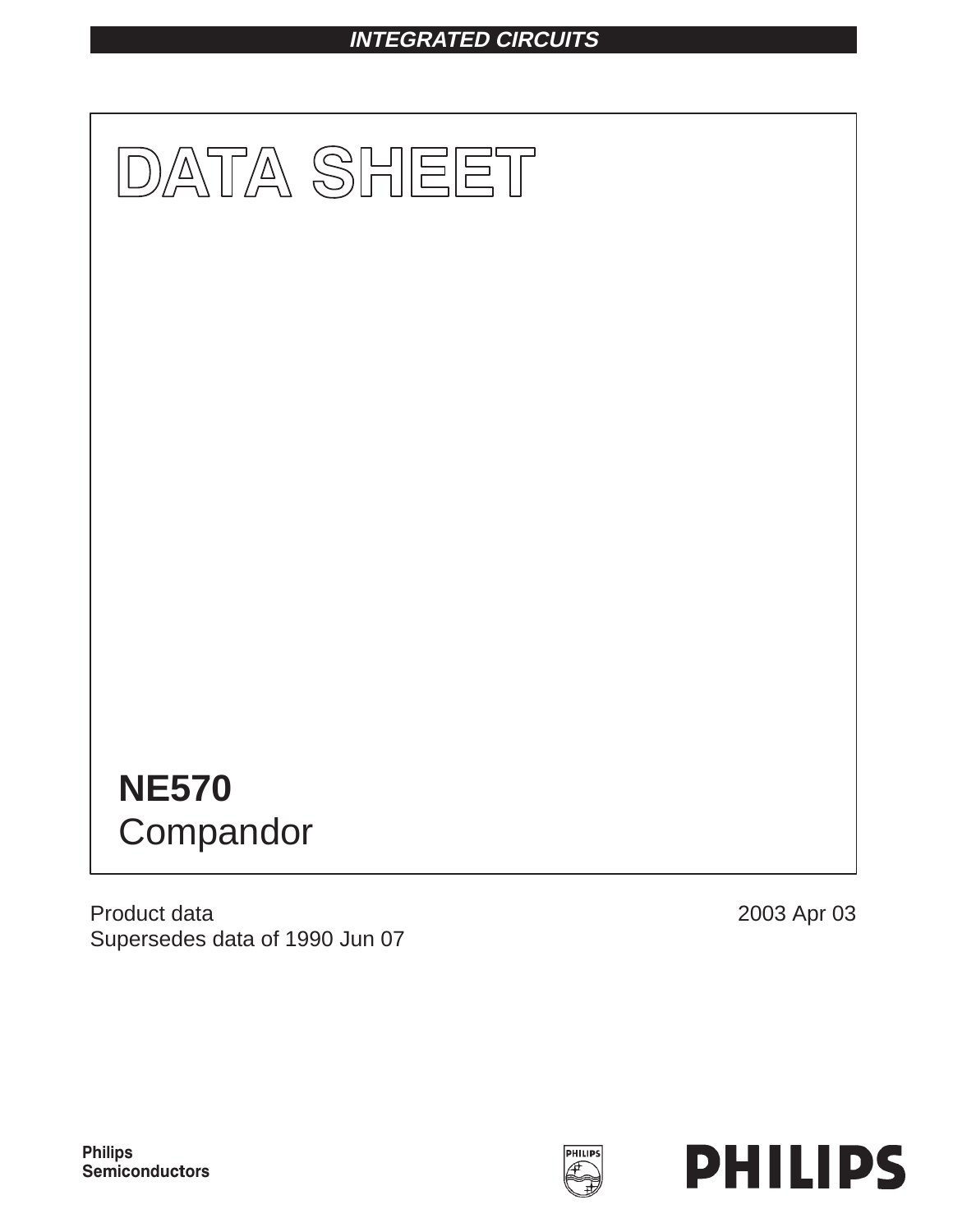#### **GENERAL DESCRIPTION**

The NE570 is a versatile low cost dual gain control circuit in which either channel may be used as a dynamic range compressor or expandor. Each channel has a full-wave rectifier to detect the average value of the signal, a linerarized temperature-compensated variable gain cell, and an operational amplifier.

The NE570 is well suited for use in cellular radio and radio communications systems, modems, telephone, and satellite broadcast/receive audio systems.

### **FEATURES**

- Complete compressor and expandor in one IC
- Temperature compensated
- Greater than 110 dB dynamic range
- $\bullet$  Operates down to 6 V<sub>DC</sub>
- System levels adjustable with external components
- Distortion may be trimmed out

### **APPLICATIONS**

- Cellular radio
- Telephone trunk comandor
- High level limiter
- Low level expandor—noise gate
- Dynamic noise reduction systems
- Voltage-controlled amplifier
- Dynamic filters

#### **ORDERING INFORMATION**

| ' Type number  | l Package        |                                                            |                | , Temperature range        |
|----------------|------------------|------------------------------------------------------------|----------------|----------------------------|
|                | <b>Name</b>      | <b>Description</b>                                         | <b>Version</b> |                            |
| <b>INE570D</b> | SO <sub>16</sub> | plastic small outline package; 16 leads; body width 7.5 mm | SOT162-1       | $\,$ l 0 °C to +70 °C $\,$ |

#### **BLOCK DIAGRAM**



**Figure 2. Block diagram**

### **PIN CONFIGURATION**



**Figure 1. Pin configuration.**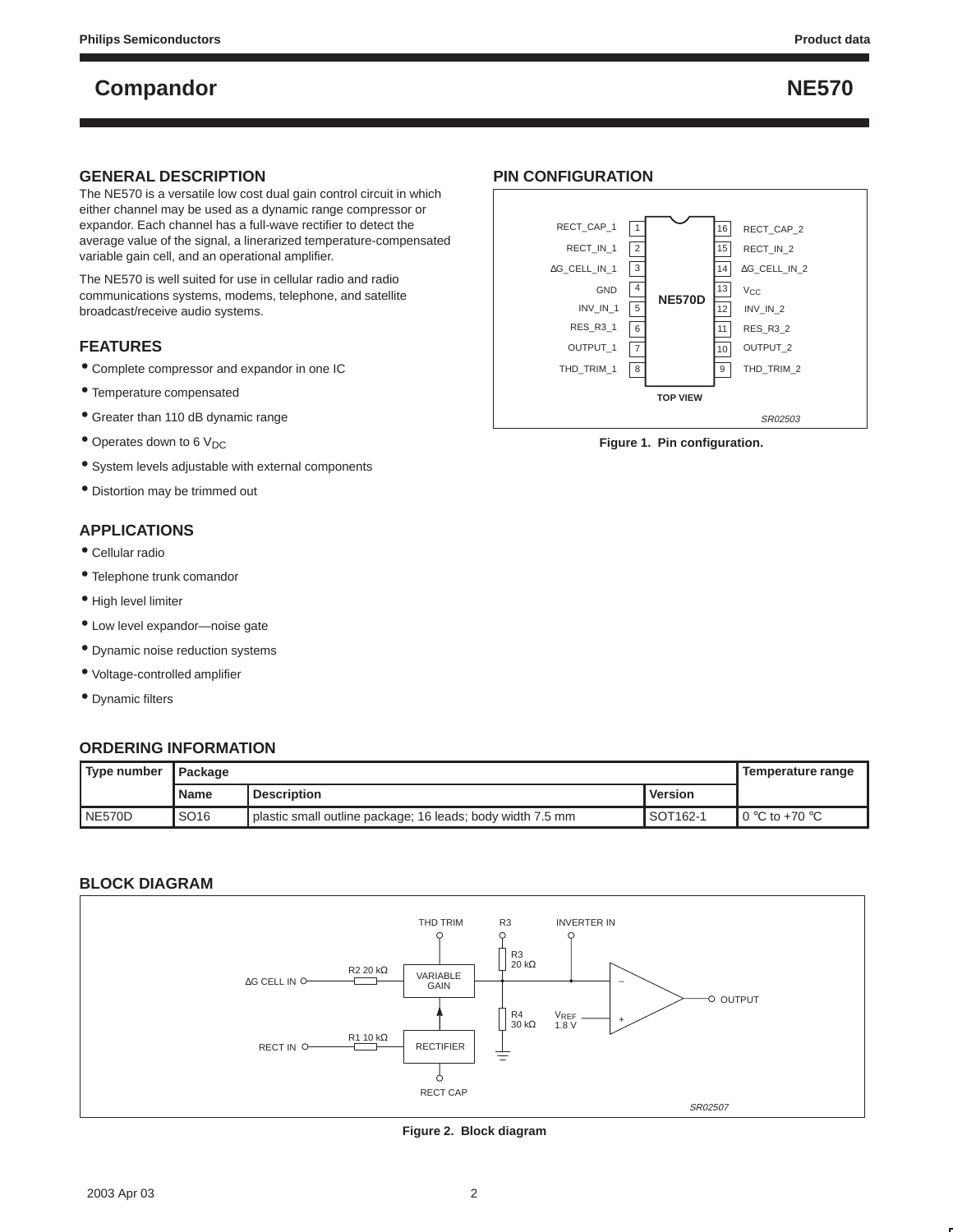### **ABSOLUTE MAXIMUM RATINGS**

| <b>SYMBOL</b> | <b>PARAMETER</b>                    | <b>RATING</b> | <b>UNITS</b>    |
|---------------|-------------------------------------|---------------|-----------------|
| $V_{\rm CC}$  | Maximum operating voltage           | 24            | <sup>V</sup> DC |
| lamb          | Operating ambient temperature range | 0 to $+70$    | $\sim$          |
| $P_D$         | Power dissipation                   | 400           | mW              |

### **AC ELECTRICAL CHARACTERISTICS**

 $V_{CC}$  = +6 V,  $T_{amb}$  = 25 °C; unless otherwise stated.

|                  |                                                  |                                         | <b>LIMITS</b>            |                          |                          |               |  |
|------------------|--------------------------------------------------|-----------------------------------------|--------------------------|--------------------------|--------------------------|---------------|--|
| <b>SYMBOL</b>    | <b>PARAMETER</b>                                 | <b>TEST CONDITIONS</b>                  | <b>MIN</b>               | <b>TYP</b>               | <b>MAX</b>               | <b>UNITS</b>  |  |
| $V_{\rm CC}$     | Supply voltage                                   |                                         | 6                        | $\overline{\phantom{0}}$ | 24                       | $\vee$        |  |
| $_{\rm{lcc}}$    | Supply current                                   | No signal                               | -                        | 3.2                      | 4.8                      | mA            |  |
| I <sub>OUT</sub> | Output current capability                        |                                         | ±20                      | -                        | $\overline{\phantom{0}}$ | mA            |  |
| <b>SR</b>        | Output slew rate                                 |                                         | -                        | $\pm 0.5$                | -                        | $V/\mu s$     |  |
|                  | Gain cell distortion 2                           | Untrimmed                               | $\qquad \qquad -$        | 0.3                      | 1.0                      | $\%$          |  |
|                  |                                                  | Trimmed                                 | $\qquad \qquad -$        | 0.05                     | $\overline{\phantom{0}}$ | $\frac{0}{0}$ |  |
|                  | <b>Resistor tolerance</b>                        |                                         | -                        | ±5                       | ±15                      | $\%$          |  |
|                  | Internal reference voltage                       |                                         | 1.7                      | 1.8                      | 1.9                      | $\vee$        |  |
|                  | Output DC shift 3                                | Untrimmed                               | $\overline{\phantom{0}}$ | ±20                      | ±100                     | mV            |  |
|                  | Expandor output noise                            | No signal, 15 Hz to 20 kHz <sup>1</sup> |                          | 20                       | 45                       | μV            |  |
|                  | Unity gain level <sup>5</sup>                    |                                         | $-1$                     | $\Omega$                 | $+1$                     | dBm           |  |
|                  | Gain change 2, 4                                 | $T_{amb} = 0$ °C to +70 °C              | -                        | $\pm 0.1$                | $\pm 0.2$                | dB            |  |
|                  | Reference drift <sup>4</sup>                     | $T_{amb} = 0$ °C to +70 °C              | $\overline{\phantom{0}}$ | ±5                       | ±10                      | mV            |  |
|                  | Resistor drift <sup>4</sup>                      | $T_{amb} = 0$ °C to +70 °C              | -                        | $+1, -0$                 | $\overline{\phantom{0}}$ | $\%$          |  |
|                  | Tracking error (measured relative to value       | Rectifier input                         |                          |                          |                          |               |  |
|                  | at unity gain) equals $[V_O - V_O$ (unity gain)] | $V_2 = +6$ dBm, $V_1 = 0$ dB            | $\qquad \qquad -$        | ±0.2                     |                          | dB            |  |
|                  | $dB - V_2$ dBm                                   | $V_2 = -30$ dBm, $V_1 = 0$ dB           |                          | $+0.2$                   | $-0.5, +1$               | dB            |  |
|                  | Channel separation                               |                                         |                          | 60                       |                          | dB            |  |

**NOTES:**

1. Input to  $V_1$  and  $V_2$  grounded.<br>2. Measured at 0 dBm, 1 kHz.

3. Expandor AC input change from no signal to 0 dBm.

4. Relative to value at  $T_{amb} = 25$  °C.

5.  $0$  dB = 775 mV<sub>RMS</sub>.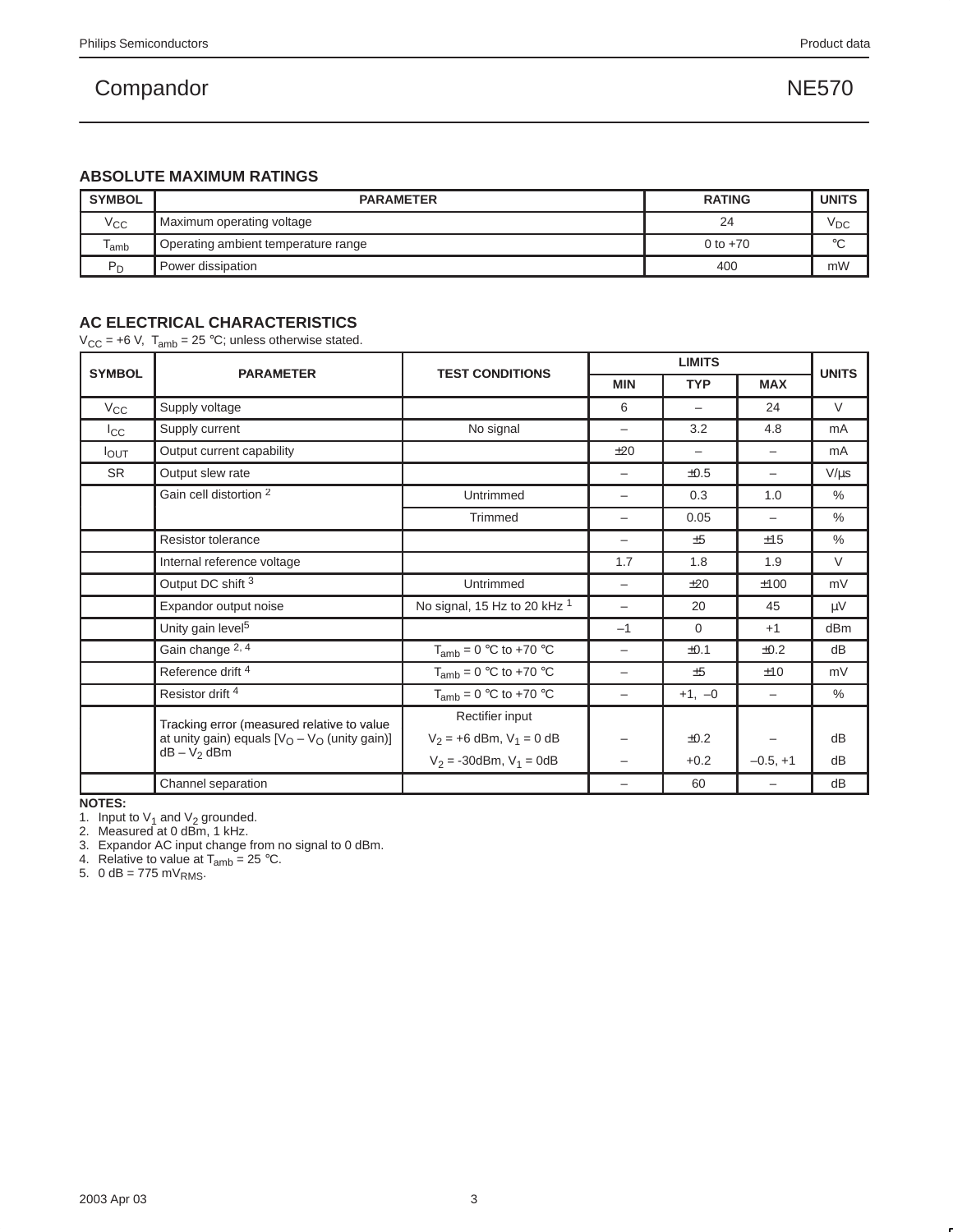#### **CIRCUIT DESCRIPTION**

The NE570 compandor building blocks, as shown in the block diagram, are a full-wave rectifier, a variable gain cell, an operational amplifier and a bias system. The arrangement of these blocks in the IC result in a circuit which can perform well with few external components, yet can be adapted to many diverse applications.

The full-wave rectifier rectifies the input current which flows from the rectifier input, to an internal summing node which is biased at  $V_{RFF}$ . The rectified current is averaged on an external filter capacitor tied to the  $C_{\text{RECT}}$  terminal, and the average value of the input current controls the gain of the variable gain cell. The gain will thus be proportional to the average value of the input signal for capacitively-coupled voltage inputs as shown in the following equation. Note that for capacitively-coupled inputs there is no offset voltage capable of producing a gain error. The only error will come from the bias current of the rectifier (supplied internally) which is less than 0.1 µA.

$$
G \propto \frac{|V_{IN} - V_{REF}| \text{ avg}}{R_1}
$$
  
or  

$$
G \propto \frac{|V_{IN}| \text{ avg}}{R_1}
$$

The speed with which gain changes to follow changes in input signal levels is determined by the rectifier filter capacitor. A small capacitor will yield rapid response but will not fully filter low frequency signals. Any ripple on the gain control signal will modulate the signal passing through the variable gain cell. In an expander or compressor application, this would lead to third harmonic distortion, so there is a trade-off to be made between fast attack and decay times and distortion. For step changes in amplitude, the change in gain with time is shown by this equation.

$$
G(t) = (G_{initial} - G_{final})_e - t/\tau + G_{final} ; \ \tau = 10k \times C_{RECT}
$$

The variable gain cell is a current-in, current-out device with the ratio  $I_{\text{OUT}}/I_{\text{IN}}$  controlled by the rectifier.  $I_{\text{IN}}$  is the current which flows from the ∆G input to an internal summing node biased at  $V_{RFF}$ . The following equation applies for capacitively-coupled inputs. The output current,  $I_{\text{OUT}}$ , is fed to the summing node of the op amp.

$$
I_{IN} = \frac{V_{IN} - V_{REF}}{R_2} = \frac{V_{IN}}{R_2}
$$

A compensation scheme built into the ∆G cell compensates for temperature and cancels out odd harmonic distortion. The only distortion which remains is even harmonics, and they exist only because of internal offset voltages. The THD trim terminal provides a means for nulling the internal offsets for low distortion operation.

The operational amplifier (which is internally compensated) has the non-inverting input tied to  $V_{RFE}$ , and the inverting input connected to the ∆G cell output as well as brought out externally. A resistor, R<sub>3</sub>, is brought out from the summing node and allows compressor or expander gain to be determined only by internal components.

The output stage is capable of  $\pm 20$  mA output current. This allows a +13 dBm (3.5 V<sub>RMS</sub>) output into a 300  $\Omega$  load which, with a series resistor and proper transformer, can result in +13 dBm with a 600  $\Omega$ output impedance.

A bandgap reference provides the reference voltage for all summing nodes, a regulated supply voltage for the rectifier and ∆G cell, and a

bias current for the ∆G cell. The low tempco of this type of reference provides very stable biasing over a wide temperature range.

The typical performance characteristics illustration shows the basic input-output transfer curve for basic compressor or expander circuits.



**Figure 3. Basic input-output transfer curve**

#### **TYPICAL TEST CIRCUIT**



**Figure 4. Typical Test Circuit**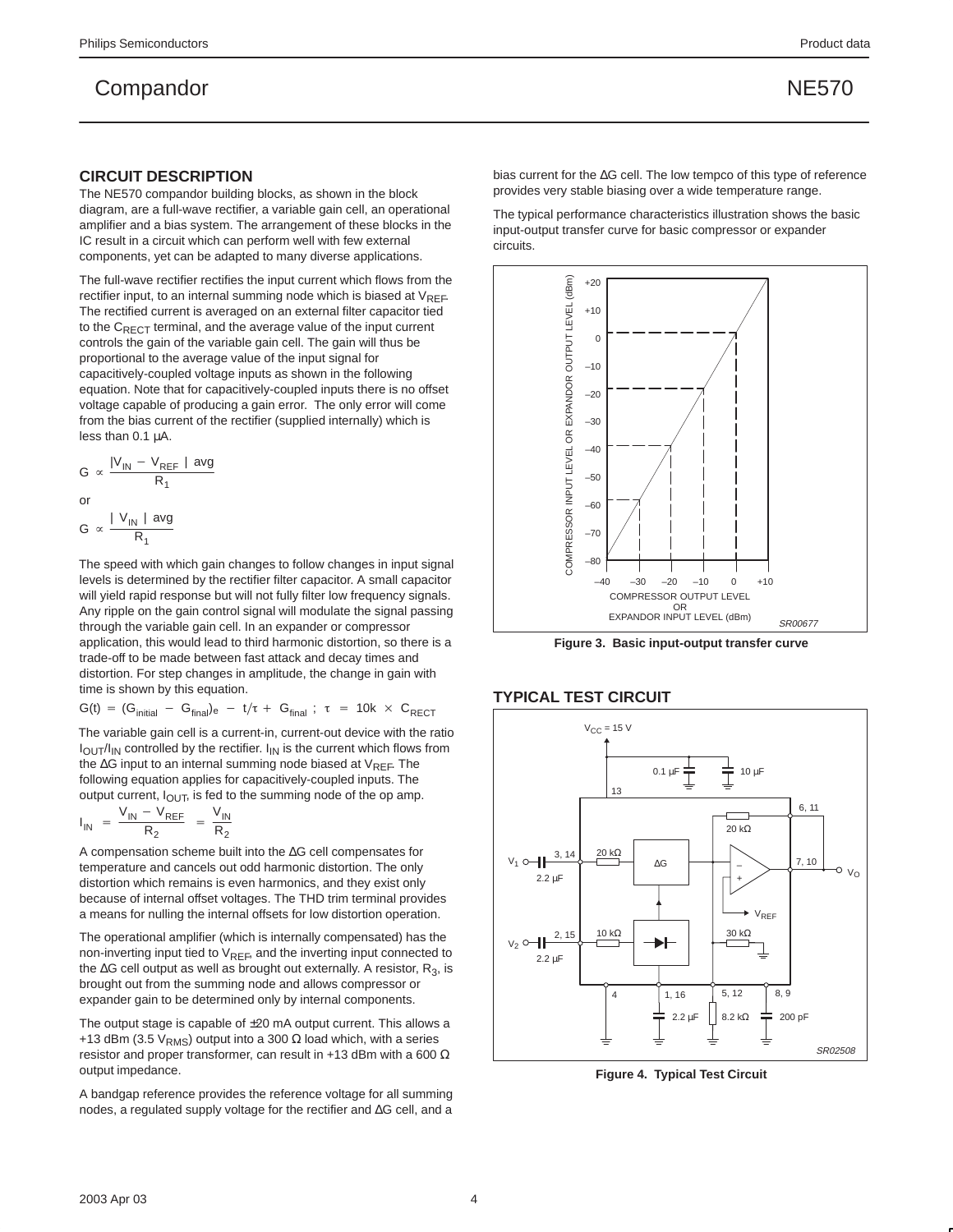#### **INTRODUCTION**

Much interest has been expressed in high performance electronic gain control circuits. For non-critical applications, an integrated circuit operational transconductance amplifier can be used, but when high-performance is required, one has to resort to complex discrete circuitry with many expensive, well-matched components. This paper describes an inexpensive integrated circuit, the NE570 Compandor, which offers a pair of high performance gain control circuits featuring low distortion (<0.1 %), high signal-to-noise ratio (90 dB), and wide dynamic range (110 dB).

#### **CIRCUIT BACKGROUND**

The NE570 Compandor was originally designed to satisfy the requirements of the telephone system. When several telephone channels are multiplexed onto a common line, the resulting signal-to-noise ratio is poor and companding is used to allow a wider dynamic range to be passed through the channel. Figure 5 graphically shows what a compandor can do for the signal-to-noise ratio of a restricted dynamic range channel. The input level range of +20 dB to –80 dB is shown undergoing a 2-to-1 compression where a 2 dB input level change is compressed into a 1 dB output level change by the compressor. The original 100 dB of dynamic range is thus compressed to a 50 dB range for transmission through a restricted dynamic range channel. A complementary expansion on the receiving end restores the original signal levels and reduces the channel noise by as much as 45 dB.

The significant circuits in a compressor or expander are the rectifier and the gain control element. The phone system requires a simple full-wave averaging rectifier with good accuracy, since the rectifier accuracy determines the (input) output level tracking accuracy. The gain cell determines the distortion and noise characteristics, and the phone system specifications here are very loose. These specs could have been met with a simple operational transconductance multiplier, or OTA, but the gain of an OTA is proportional to temperature and this is very undesirable. Therefore, a linearized transconductance multiplier was designed which is insensitive to temperature and offers low noise and low distortion performance. These features make the circuit useful in audio and data systems as well as in telecommunications systems.



**Figure 5. Restricted dynamic range channel**

#### **BASIC CIRCUIT HOOK-UP AND OPERATION**

Figure 6 shows the block diagram of one half of the chip, (there are two identical channels on the IC). The full-wave averaging rectifier provides a gain control current,  $I_G$ , for the variable gain ( $\Delta G$ ) cell. The output of the ∆G cell is a current which is fed to the summing node of the operational amplifier. Resistors are provided to establish circuit gain and set the output DC bias.



**Figure 6. Chip block diagram (1 of 2 channels)**

The circuit is intended for use in single power supply systems, so the internal summing nodes must be biased at some voltage above ground. An internal band gap voltage reference provides a very stable, low noise 1.8 V reference denoted  $V_{REF}$ . The non-inverting input of the op amp is tied to  $V_{REF}$ , and the summing nodes of the rectifier and ∆G cell (located at the right of R1 and R2) have the same potential. The THD\_TRIM pin is also at the  $V_{REF}$  potential.

Figure 7 shows how the circuit is hooked up to realize an expander. The input signal,  $V_{IN}$ , is applied to the inputs of both the rectifier and the ∆G cell. When the input signal drops by 6 dB, the gain control current will drop by a factor of 2, and so the gain will drop 6 dB. The output level at  $V_{\text{OUT}}$  will thus drop 12 dB, giving us the desired 2-to-1 expansion.



**Figure 7. Basic expander**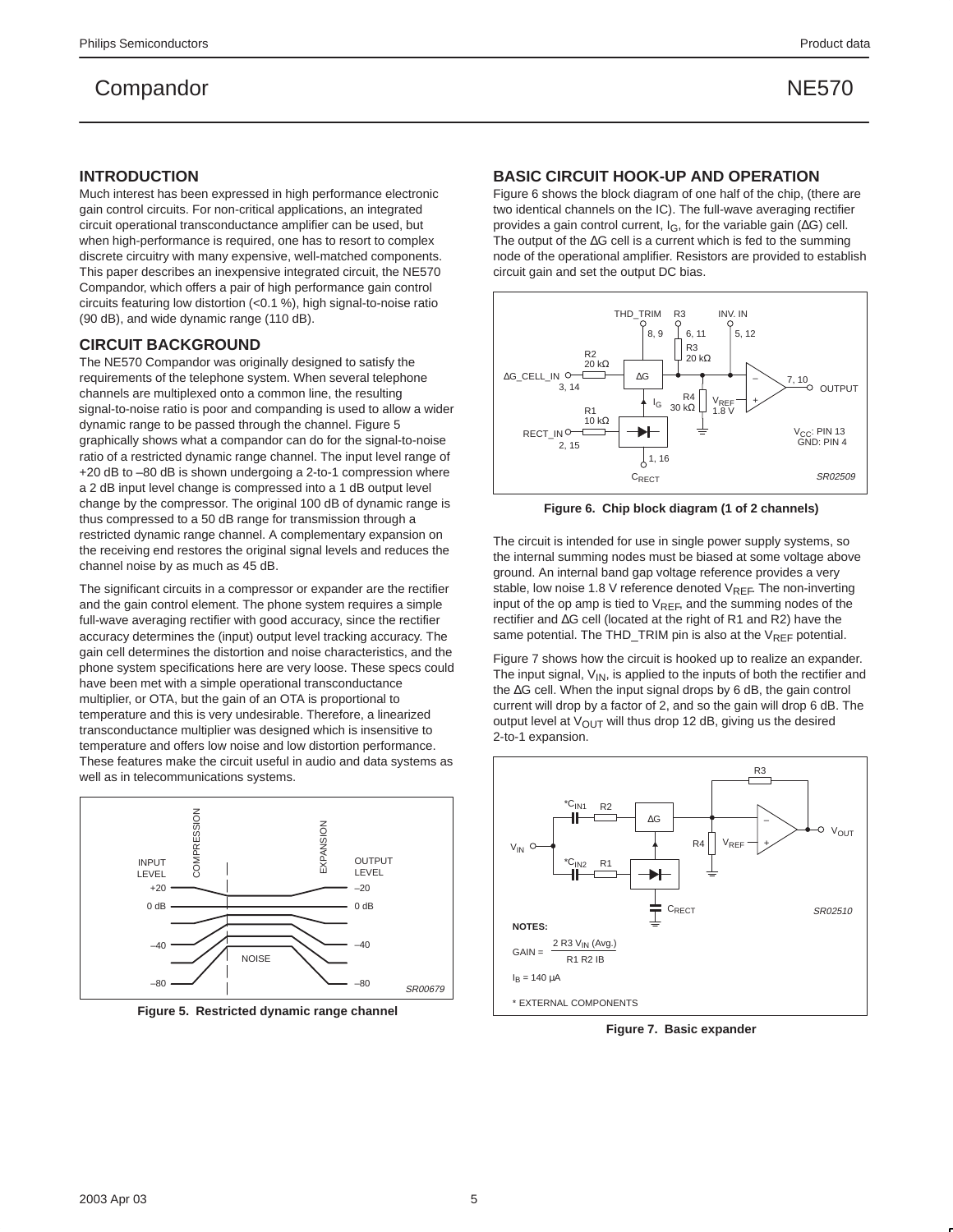Figure 8 shows the hook-up for a compressor. This is essentially an expander placed in the feedback loop of the op amp. The ∆G cell is set-up to provide AC feedback only, so a separate DC feedback loop is provided by the two  $R_{DC}$  and  $C_{DC}$ . The values of  $R_{DC}$  will determine the DC bias at the output of the op amp. The output will bias to:

$$
V_{OUT} DC = 1 + \frac{R_{DC1} + R_{DC2}}{R_4}
$$
  
 $V_{REF} = \left(1 + \frac{R_{DCi}OT}{30 k}\right) 1.8 V$ 

The output of the expander will bias up to:

$$
V_{OUT}
$$
 DC = 1 +  $\frac{R_3}{R_4}$  V<sub>REF</sub>  
 $V_{REF}$  =  $\left(1 + \frac{20 \text{ k}}{30 \text{ k}}\right)$  1.8 V = 3.0 V

The output will bias to 3.0 V when the internal resistors are used. External resistors may be placed in series with R3, (which will affect the gain), or in parallel with R4 to raise the DC bias to any desired value.



**Figure 8. Basic compressor**

#### **CIRCUIT DETAILS—RECTIFIER**

Figure 9 shows the concept behind the full-wave averaging rectifier. The input current to the summing node of the op amp,  $V_{IN}R_1$ , is supplied by the output of the op amp. If we can mirror the op amp output current into a unipolar current, we will have an ideal rectifier. The output current is averaged by R5,  $C_R$ , which set the averaging time constant, and then mirrored with a gain of 2 to become I<sub>G</sub>, the gain control current.



**Figure 9. Rectifier concept**

Figure 10 shows the rectifier circuit in more detail. The op amp is a one-stage op amp, biased so that only one output device is on at a time. The non-inverting input, (the base of Q1), which is shown grounded, is actually tied to the internal 1.8  $\vee$  V<sub>REF</sub>. The inverting input is tied to the op amp output, (the emitters of Q5 and Q6), and the input summing resistor R1. The single diode between the bases of Q5 and Q6 assures that only one device is on at a time. To detect the output current of the op amp, we simply use the collector currents of the output devices Q5 and Q6. Q6 will conduct when the input swings positive and  $Q_5$  conducts when the input swings negative. The collector currents will be in error by the  $\alpha$  of Q5 or Q6 on negative or positive signal swings, respectively. ICs such as this have typical NPN  $βs$  of 200 and PNP  $βs$  of 40. The α's of 0.995 and 0.975 will produce errors of 0.5% on negative swings and 2.5% on positive swings. The 1.5% average of these errors yields a mere 0.13 dB gain error.



**Figure 10. Simplified rectifier schematic**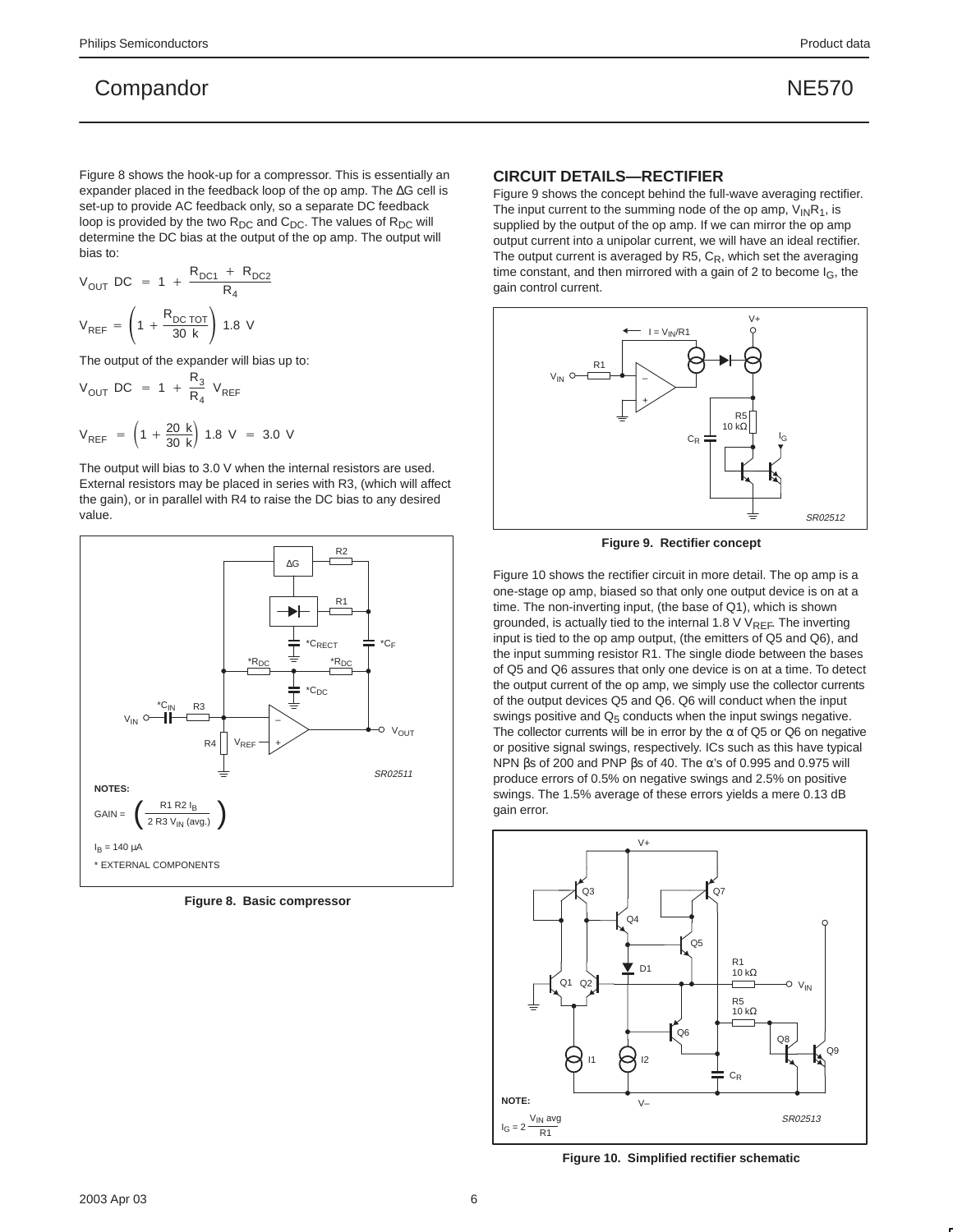At very low input signal levels the bias current of Q2, (typically 50 nA), will become significant as it must be supplied by Q5. Another low level error can be caused by DC coupling into the rectifier. If an offset voltage exists between the  $V_{IN}$  input pin and the base of Q2, an error current of  $V_{OS}/R1$  will be generated. A mere 1 mV of offset will cause an input current of 100 nA, which will produce twice the error of the input bias current. For highest accuracy, the rectifier should be coupled into capacitively. At high input levels the β of the PNP Q6 will begin to suffer, and there will be an increasing error until the circuit saturates. Saturation can be avoided by limiting the current into the rectifier input to  $250 \mu A$ . If necessary, an external resistor may be placed in series with R1 to limit the current to this value. Figure 11 shows the rectifier accuracy versys input level at a frequency of 1 kHz.



**Figure 11. Rectifier accuracy**

At very high frequencies, the response of the rectifier will fall off. The roll-off will be more pronounced at lower input levels due to the increasing amount of gain required to switch between Q5 or Q6 conducting. The rectifier frequency response for input levels of 0 dBm, –20 dBm, and –40 dBm is shown in Figure 12. The response at all three levels is flat to well above the audio range.



**Figure 12. Rectifier frequency response versus input level**

#### **VARIABLE GAIN CELL**

Figure 13 is a diagram of the variable gain cell. This is a linearized two-quadrant transconductance multiplier. Q1, Q2 and the op amp provide a predistorted drive signal for the gain control pair, Q3 and Q4. The gain is controlled by  $I_G$  and a current mirror provides the output current.

The op amp maintains the base and collector of Q1 at ground potential ( $V_{RFF}$ ) by controlling the base of Q2. The input current  $I_{IN}$  $(= V_{IN}/R2)$  is thus forced to flow through Q1 along with the current  $I_1$ , so  $I_{C1} = I_1 + I_{IN}$ . Since  $I_2$  has been set at twice the value of  $I_1$ , the current through Q2 is:

$$
I_2 - (I_1 + I_{IN}) = I_1 - I_{IN} = I_{C2}.
$$

The op amp has thus forced a linear current swing between Q1 and Q2 by providing the proper drive to the base of Q2. This drive signal will be linear for small signals, but very non-linear for large signals, since it is compensating for the non-linearity of the differential pair, Q1 and Q2, under large signal conditions.



**Figure 13. Simplified** ∆**G Cell Schematic**

The key to the circuit is that this same predistorted drive signal is applied to the gain control pair, Q3 and Q4. When two differential pairs of transistors have the same signal applied, their collector current ratios will be identical regardless of the magnitude of the currents. This gives us:

$$
\frac{I_{C1}}{I_{C2}} = \frac{I_{C4}}{I_{C3}} = \frac{I_1 + I_{IN}}{I_1 - I_{IN}}
$$

plus the relationships  $I_G = I_{C3} + I_{C4}$  and  $I_{OUT} = I_{C4} - I_{C3}$  will yield the multiplier transfer function,

$$
I_{OUT} = \frac{I_G}{I_1} I_{IN} = \frac{V_{IN} I_G}{R_2 I_1}
$$

This equation is linear and temperature-insensitive, but it assumes ideal transistors.

If the transistors are not perfectly matched, a parabolic, non-linearity is generated, which results in second harmonic distortion. Figure 14 gives an indication of the magnitude of the distortion caused by a given input level and offset voltage. The distortion is linearly proportional to the magnitude of the offset and the input level. Saturation of the gain cell occurs at a +8dBm level. At a nominal operating level of 0dBm, a 1mV offset will yield 0.34% of second harmonic distortion. Most circuits are somewhat better than this,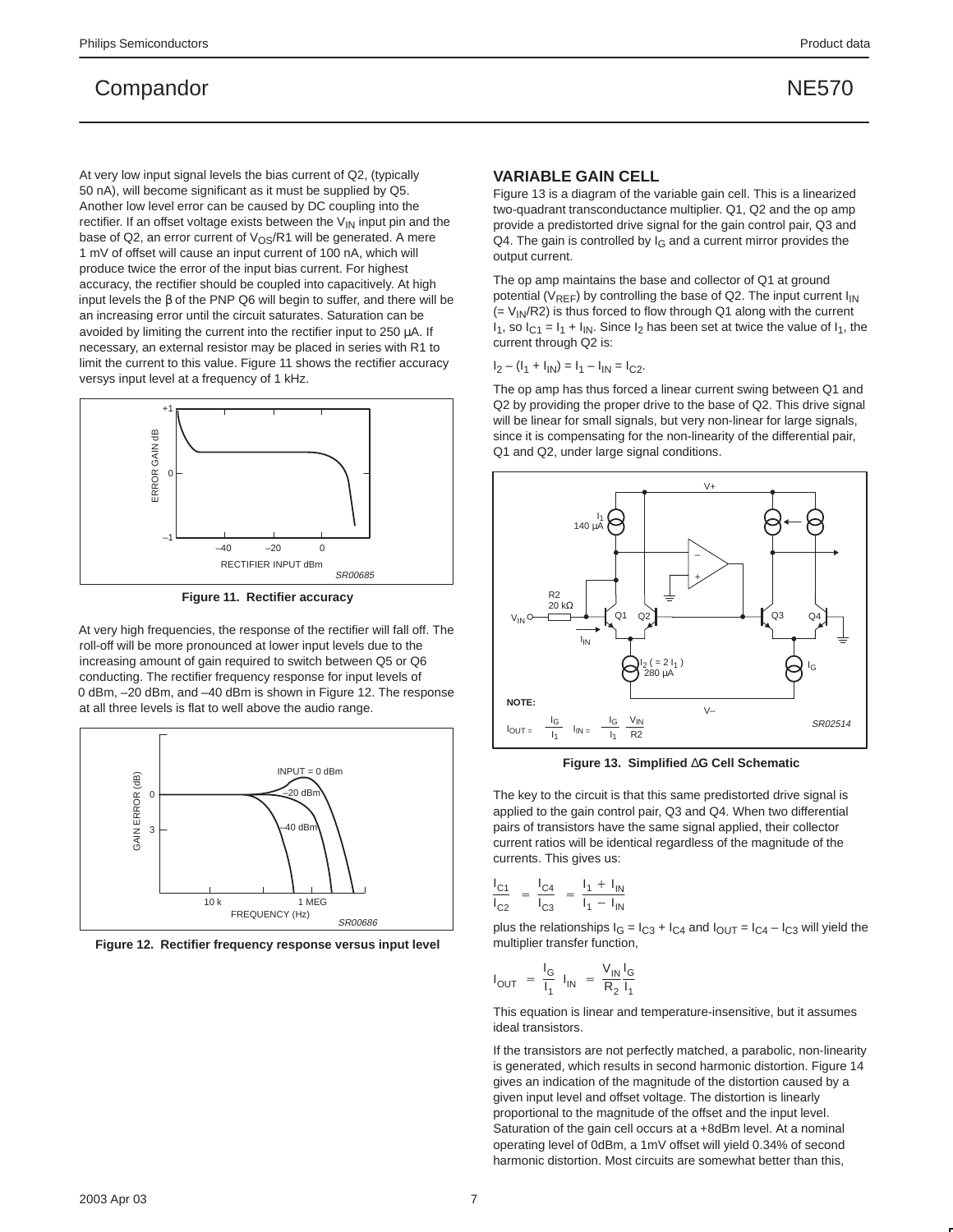which means our overall offsets are typically about mV. The distortion is not affected by the magnitude of the gain control current, and it does not increase as the gain is changed. This second harmonic distortion could be eliminated by making perfect transistors, but since that would be difficult, we have had to resort to other methods. A trim pin has been provided to allow trimming of the internal offsets to zero, which effectively eliminated second harmonic distortion. Figure 15 shows the simple trim network required.



**Figure 14.** ∆**G Cell distortion versus offset voltage**



**Figure 15. THD Trim network**

Figure 16 shows the noise performance of the ∆G cell. The maximum output level before clipping occurs in the gain cell is plotted along with the output noise in a 20 kHz bandwidth. Note that the noise drops as the gain is reduced for the first 20 dB of gain reduction.

At high gains, the signal to noise ratio is 90 dB, and the total dynamic range from maximum signal to minimum noise is 110 dB.



**Figure 16. Dynamic range**

Control signal feedthrough is generated in the gain cell by imperfect device matching and mismatches in the current sources,  $I_1$  and  $I_2$ . When no input signal is present, changing  $I_G$  will cause a small output signal. The distortion trim is effective in nulling out any control signal feedthrough, but in general, the null for minimum feedthrough will be different than the null in distortion. The control signal feedthrough can be trimmed independently of distortion by tying a current source to the ∆G input pin. This effectively trims I<sub>1</sub>. Figure 17 shows such a trim network.



**Figure 17. Control signal feedthrough**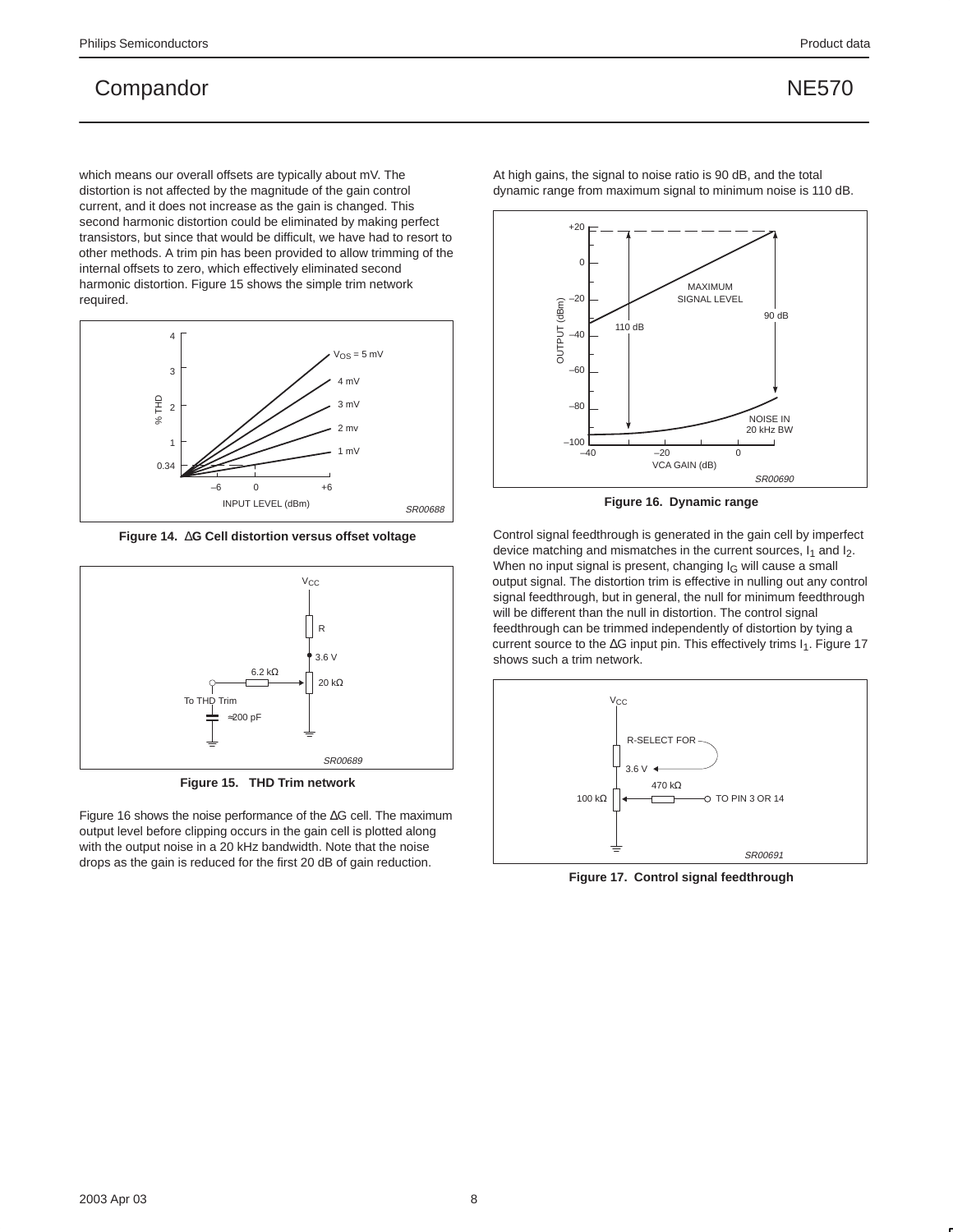#### **OPERATIONAL AMPLIFIER**

The main op amp shown in the chip block diagram is equivalent to a 741 with a 1 MHz bandwidth. Figure 18 shows the basic circuit. Split collectors are used in the input pair to reduce  $g_M$ , so that a small compensation capacitor of just 10 pF may be used. The output stage, although capable of output currents in excess of 20 mA, is biased for a low quiescent current to conserve power. When driving heavy loads, this leads to a small amount of crossover distortion.



**Figure 18. Operational amplifier**

#### **RESISTORS**

Inspection of the gain equations in Figures 7 and 8 will show that the basic compressor and expander circuit gains may be set entirely by resistor ratios and the internal voltage reference. Thus, any form of resistors that match well would suffice for these simple hook-ups, and absolute accuracy and temperature coefficient would be of no importance. However, as one starts to modify the gain equation with external resistors, the internal resistor accuracy and tempco become very significant. Figure 19 shows the effects of temperature on the diffused resistors which are normally used in integrated circuits, and the ion-implanted resistors which are used in this circuit. Over the critical 0 °C to +70 °C temperature range, there is a 10-to-1 improvement in drift from a 5% change for the diffused resistors, to a 0.5% change for the implemented resistors. The implanted resistors have another advantage in that they can be made  $1/7$  the size of the diffused resistors due to the higher resistivity. This saves a significant amount of chip area.



**Figure 19. Resistance versus temperature**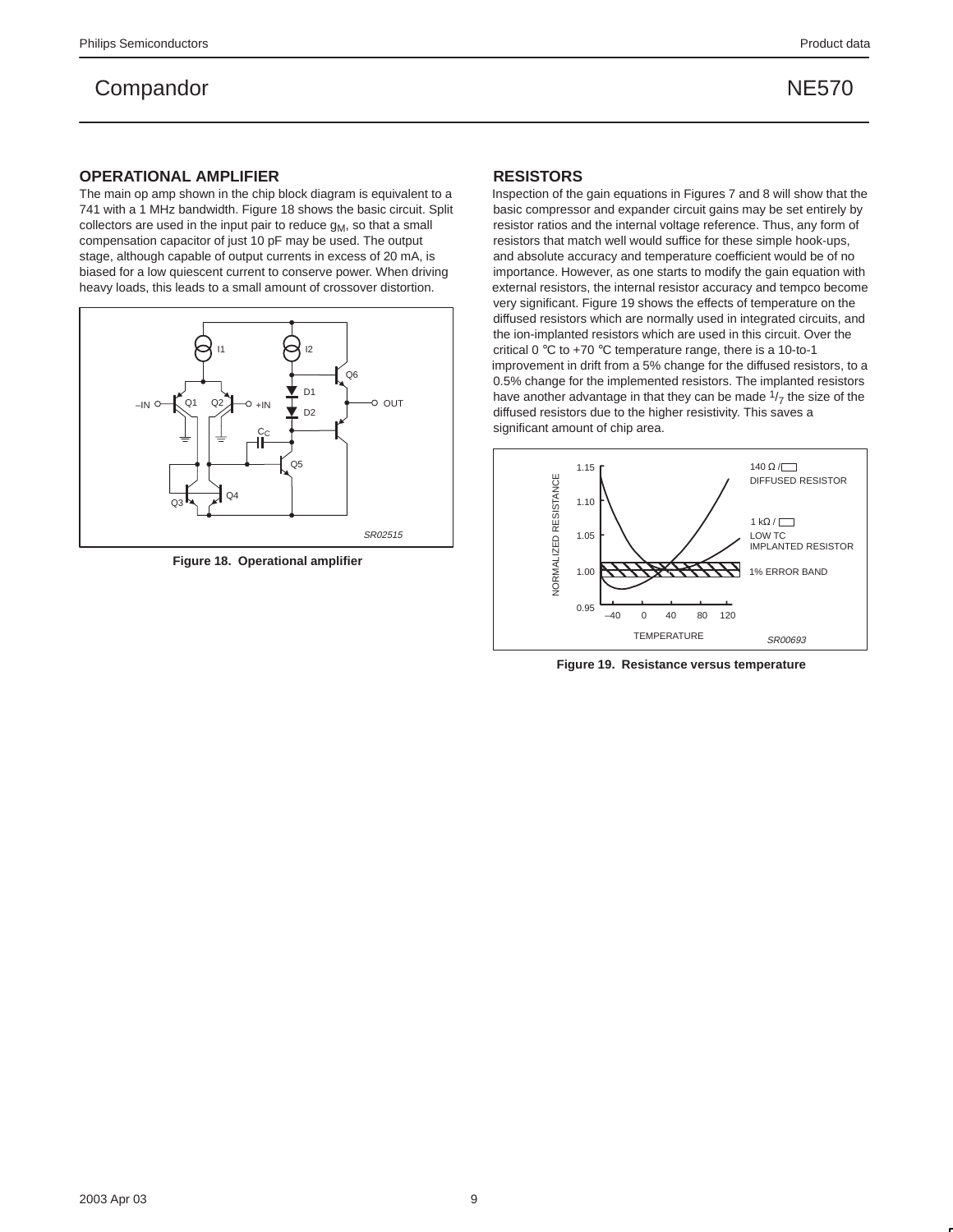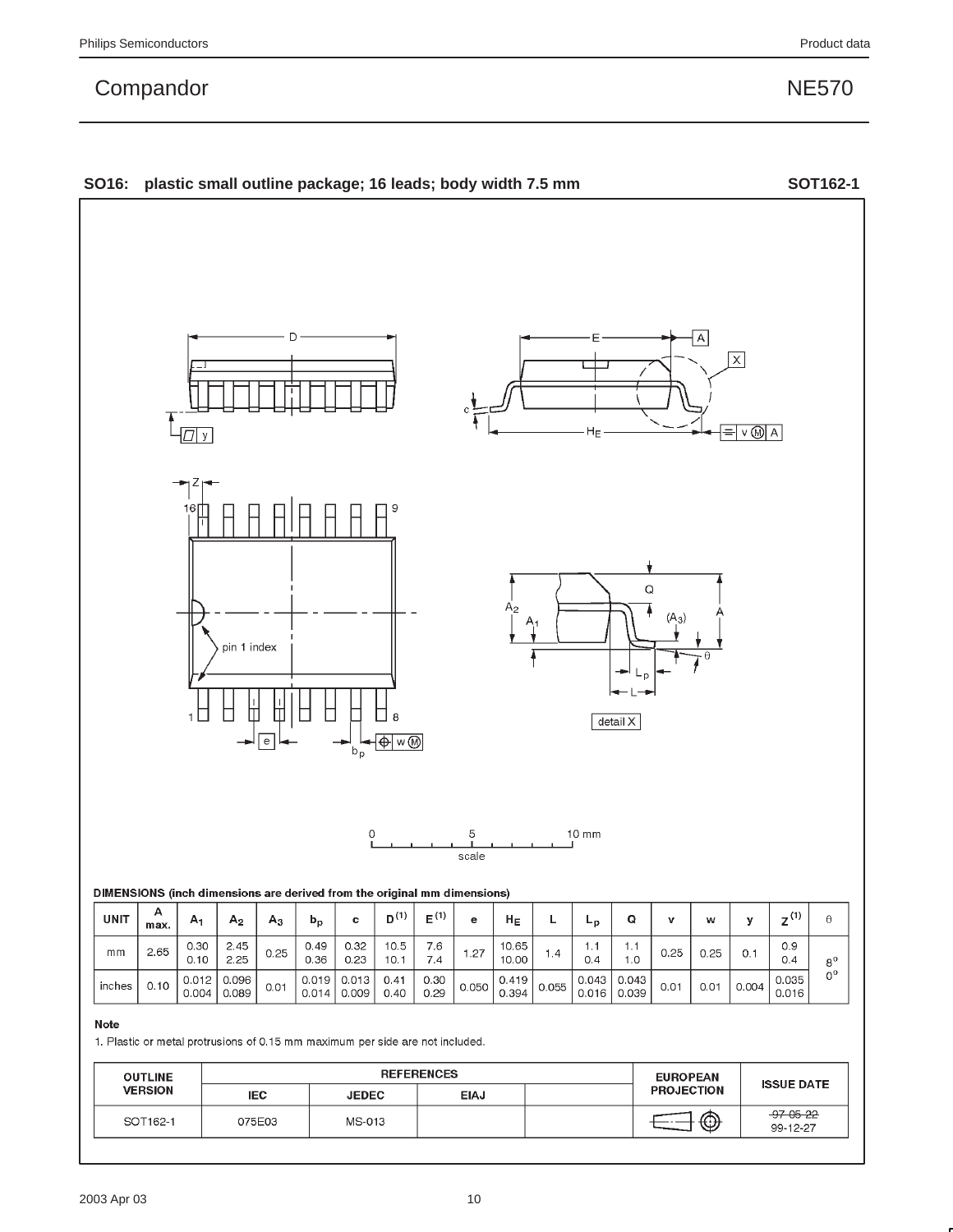## **REVISION HISTORY**

| Rev                        | Date     | <b>Description</b>                                                                                                                                                            |  |
|----------------------------|----------|-------------------------------------------------------------------------------------------------------------------------------------------------------------------------------|--|
| $\overline{\phantom{0}}^3$ | 20030403 | Product data (9397 750 11356). ECN 853-2421 29759 of 03 April 2003.<br>Supersedes data for part-type NE570 included in Product specification NE570/571/SA571 of June 7, 1990. |  |
|                            |          | Modifications:                                                                                                                                                                |  |
|                            |          | • Remove all data for part types NE571 and SA571.                                                                                                                             |  |
|                            | 19900607 | Included in Product specification data sheet NE570/571/SA571. ECN 853-0812 99768.                                                                                             |  |
|                            | 19861114 | Included in Product specification data sheet NE570/571/SA571. ECN 853-0812 86558.                                                                                             |  |